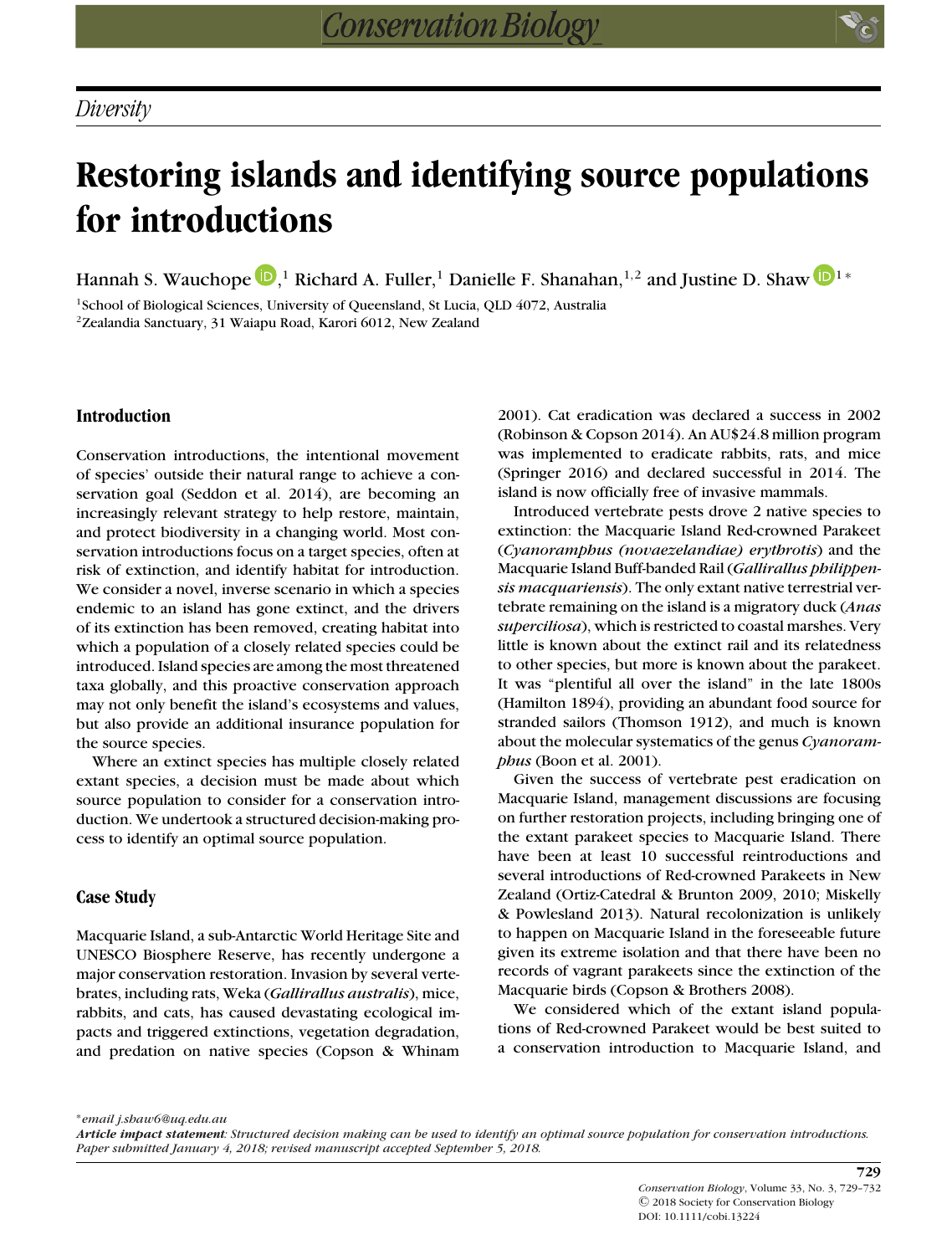

*Figure 1. New Zealand and surrounding islands showing populations and clades of* Cyanoramphus *parakeets (circle, Red-crowned, type species* C. novaezelandiae*; square, Yellow-crowned, type species* C. auriceps*; triangle, Orange-fronted [*C. malherbi*]; inverted triangle, Antipodes Parakeet [*C. unicolor*]). The Kermadec Islands are approximately 1000 km northeast of New Zealand.*

undertook structured decision making to identify a source population. Decision support frameworks are becoming widely used in conservation (Possingham et al. 2001; Rout et al. 2013). We used a systematic 4-step process: 1, identified the suite of potential source populations; 2, identified attributes that can be used to choose among the possible source populations; 3, weighted these attributes according to which are likely to be the most important to source population survival; and 4, ranked the suitability of the sources by summing the attribute values by the attribute weights for each. We used a modified analytic hierarchy process (Saaty 1977) to conduct weighting and ranking. Full mathematical details of our methods and a step-by-step example are given in Supporting Information.

*Most suitable* indicates which source is most suitable relative to the others. This then allows management to focus on a single species for further assessment of diet, physiological constraints, habitat, behavioral requirements, and impact to source population and recipient ecosystem (IUCN/SSC 2013).

# **Identifying Potential Source Populations**

*Cyanoramphus* parakeets are naturally distributed throughout New Zealand and on many offshore and sub-Antarctic islands (Fig. 1). They are separated into clades based on crown color, and the extinct Macquarie Island Parakeet belongs to the Red-crowned clade (type species *C. novaezelandiae*). Although once abundant,

multiple pressures have led to the presumed extinction of *C. novaezelandiae* from mainland New Zealand. The remaining populations persisting on offshore islands are near threatened and declining (BirdLife International 2014) (Fig. 1, circles). Four of these populations occur on islands that are geographically close or environmentally similar to Macquarie Island: *C. novaezelandiae chathamensis* on the Chatham Islands, *C. n. novaezelandiae* on the Auckland Islands and Stewart Island, and *C. hochstetteri*(Reischek's Parakeet) on Antipodes Island. All 4 are range restricted, globally threatened, or both.

# **Identifying and Weighting Attributes**

We assessed 6 attributes (Fig. 2 & Supporting Information) that compare the habitat of each source species to Macquarie Island, based on data that were available. To weight the relative importance of attributes, we ran 6 analysis iterations. In each, we chose one attribute, weighted it as *x* times more important than the others, combined attribute values with these weights, and determined which source population was most suitable. We then repeated the process for values of *x* of 2, 4, 6, and 8.

# **Ranking Populations**

Regardless of which attribute was heavily weighted, Reischek's Parakeet from Antipodes Island consistently outperformed the others in almost all cases (Fig. 2),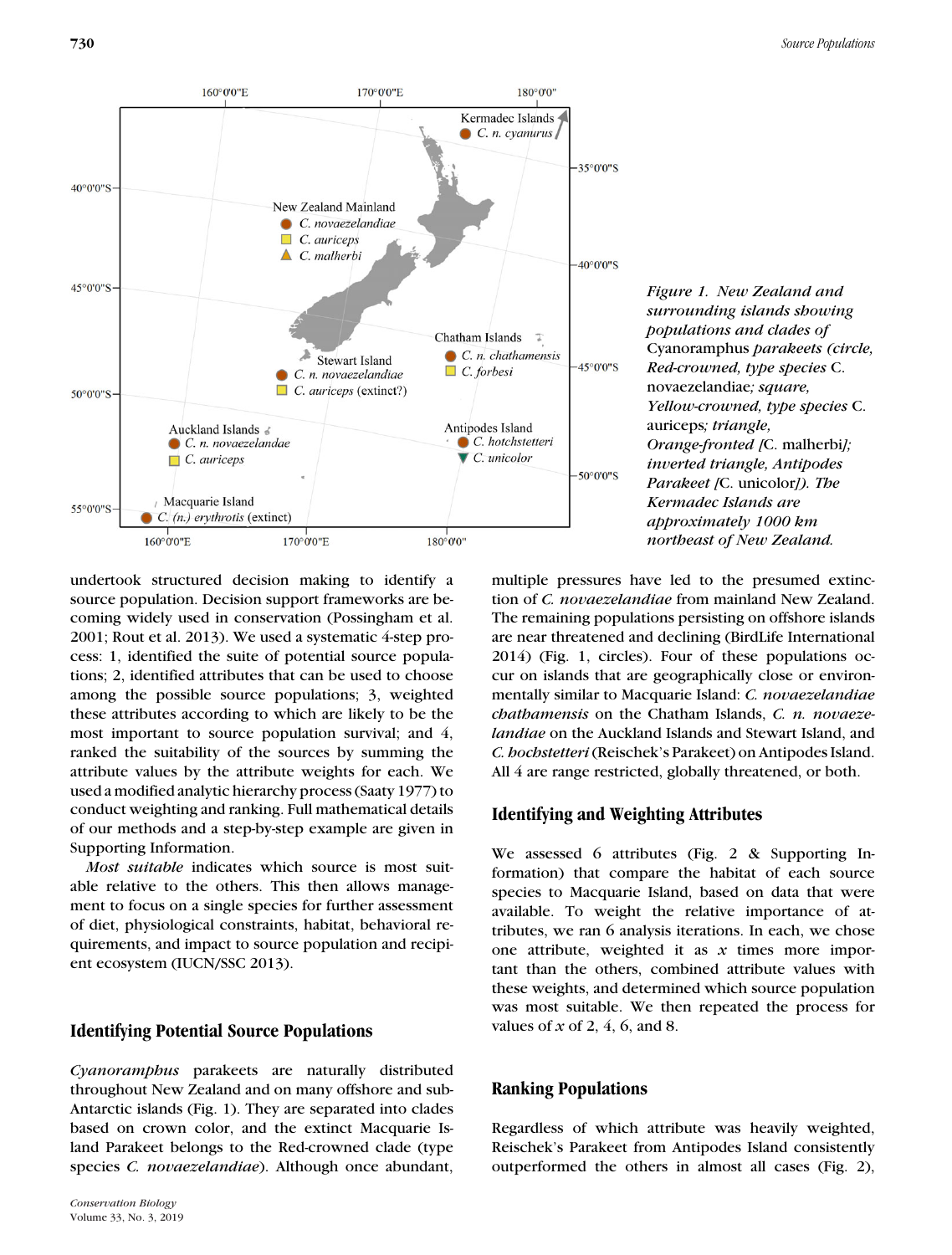

*Figure 2. Relative suitability scores of 4 potential source populations of* Cyanoramphus *spp. parakeets being considered for a conservation introduction to Macquarie Island. The higher the score, the greater the suitability for translocation between that source and Macquarie Island, relative to the other sources. Symbols indicate which attribute was weighted as x times (2, 4, 6, or 8) more important in that iteration.*

suggesting that it is the best source population to consider for a conservation introduction to Macquarie Island. Only when distance to island was weighted as  $\geq 6$  times more important than other attributes did the Auckland Island Parakeet outperform it.

## **Potential Conservation Benefits**

Antipodes Island is very small  $(22 \text{ km}^2, \text{ cf. Macquarie})$ Island,  $127.8 \text{ km}^2$ ), as such Reischek's Parakeet is particularly vulnerable to stochastic effects or accidental introduction of a predator and could benefit from the establishment of an insurance population. And while the exact functional role of the extinct Macquarie Island Parakeet cannot now be properly understood, Red-crowned Parakeets forage on seeds and berries (Elliott et al. 2015) and may contribute to plant propagule dispersal, especially in the light of recent research indicating that the role of parrots as seed dispersers has been widely overlooked (Young et al. 2012; Tella et al. 2015).

It could be argued a difference in selection pressures could drive the introduced population of parakeets to become genetically differentiated from their source, undermining the extent to which the conservation introduction is creating a genuine insurance population. Yet we believe the benefit of creating a new self-sustaining wild population, rather than a captive one, outweighs this risk because it enhances the retention of wild behaviors. Using empty islands to protect vulnerable species is not without precedent (e.g., Morrison et al. 2011; Freifeld et al. 2016), and given the changing state of Earth's climate and biodiversity loss, such proactive management is key to future conservation efforts (Thomas 2011).

Reischek's Parakeet survived well in captivity during the recent mouse eradication, and the immediate impact on the source population of keeping these captive individuals did not appear to be severe (Elliott et al. 2015). It is important to consider the impact of harvesting on source birds and the structure of the founder group; fortunately, there are many precedents and established protocols for this (e.g., Ortiz-Catedral & Brunton 2010; Collen et al. 2014). Most plant species consumed by Reischek's Parakeets (Greene 1999; Elliott et al. 2015) are also present on Macquarie Island (Shaw et al. 2010), and given